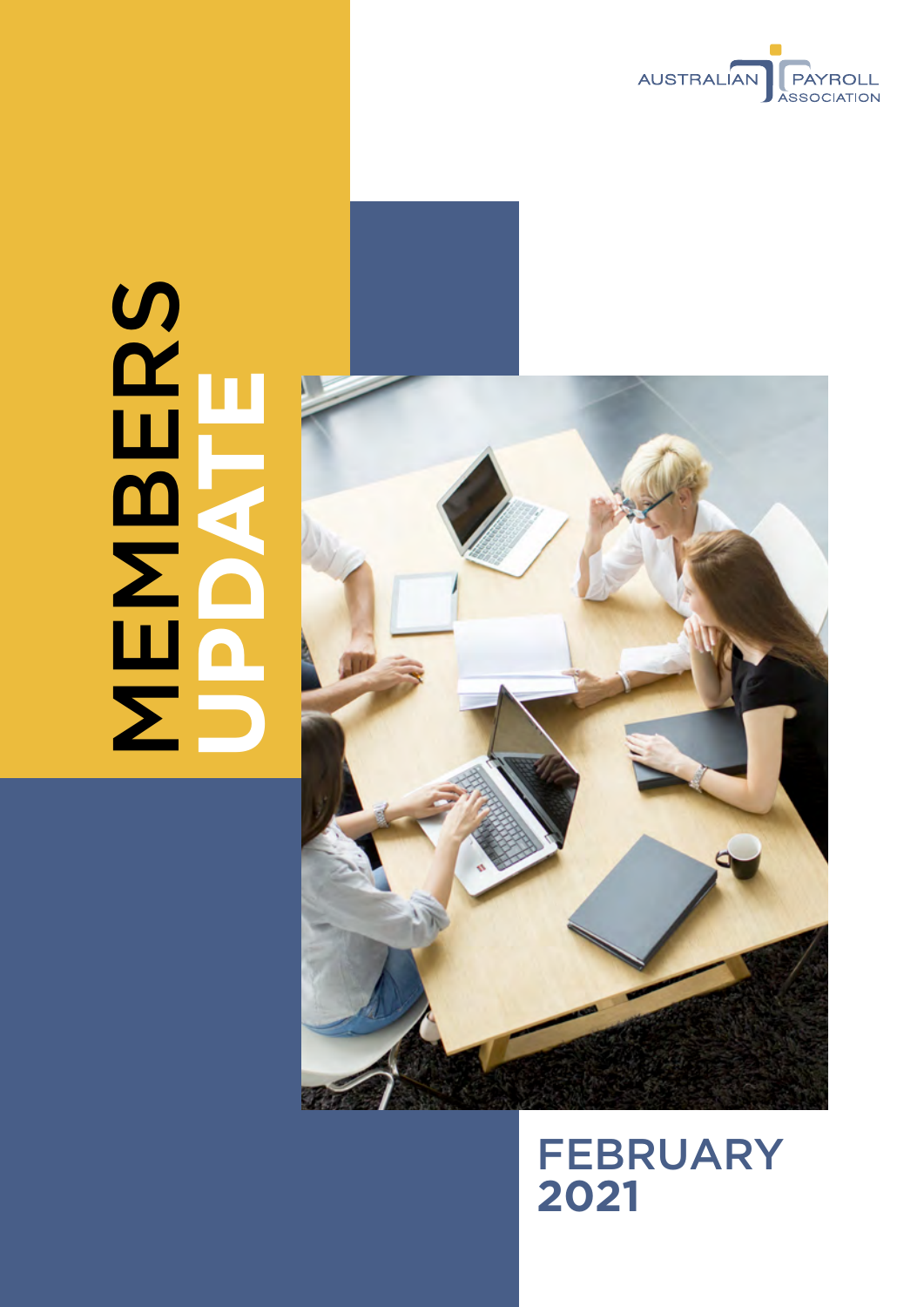

#### **Welcome to the February 2021 member's update**

There are no signs that 2021 will be a quieter year than 2020, with Stage 3 of the Modern Awards coming into effect this month and more changes to overtime for casuals under the Aged Care Award effective from the start of March. The FWC has provided a useful tool to help us track all these Award rate changes over the last 6 years which is worth exploring. Fair Work have also announced towards the end of last year some specific changes for unpaid parental leave entitlements.

Due to Covid, there are still changes in relation to Payroll Tax, in particular in ACT and the government has released details on the JobMaker Hiring Credit as part of its economic stimulus package.

### Stage 3 of Modern Award increases

The new minimum wages will start in 27 Awards from the first full pay period starting on or after 1 February 2021, including Fast Food Industry Award, General Retail Industry Award, Nursery Award. The Fair Work Commission announced a 1.75% increase to minimum wages for all Award wages. This is the final Group Award increases, with the FWC taking a staggered approach beginning with Stage 1 from 1 July 2020 and Stage 2 from 1 November 2020.

#### For a full list of the Awards impacted:

*[https://www.fairwork.gov.au/about-us/news-and-media-releases/website-news/the-commission-has](https://www.fairwork.gov.au/about-us/news-and-media-releases/website-news/the-commission-has-announced-a-1-75-increase-to-minimum-wages#group-3)[announced-a-1-75-increase-to-minimum-wages#group-3](https://www.fairwork.gov.au/about-us/news-and-media-releases/website-news/the-commission-has-announced-a-1-75-increase-to-minimum-wages#group-3)*

# Changes to overtime for casuals under Aged Care Award

Whilst most of the changes to overtime casual rates started the first full pay period on/after 20 November 2020, the changes under the Aged Care Award will not take place until the first full pay period on or after 1 March 2021.

Here is a link to the determination with more details:

*<https://www.fwc.gov.au/documents/awardsandorders/html/pr723844.htm>*

# Fair Work Commission Modern Award Pay (MAP) database

The Fair Work Commission has created MAP (Modern Award Pay database) that details the dollar values for the minimum rates of pay, allowances and penalty rates in all awards for the last 6 years.

The data for each modern award is divided into 5 spreadsheets:

**Awards**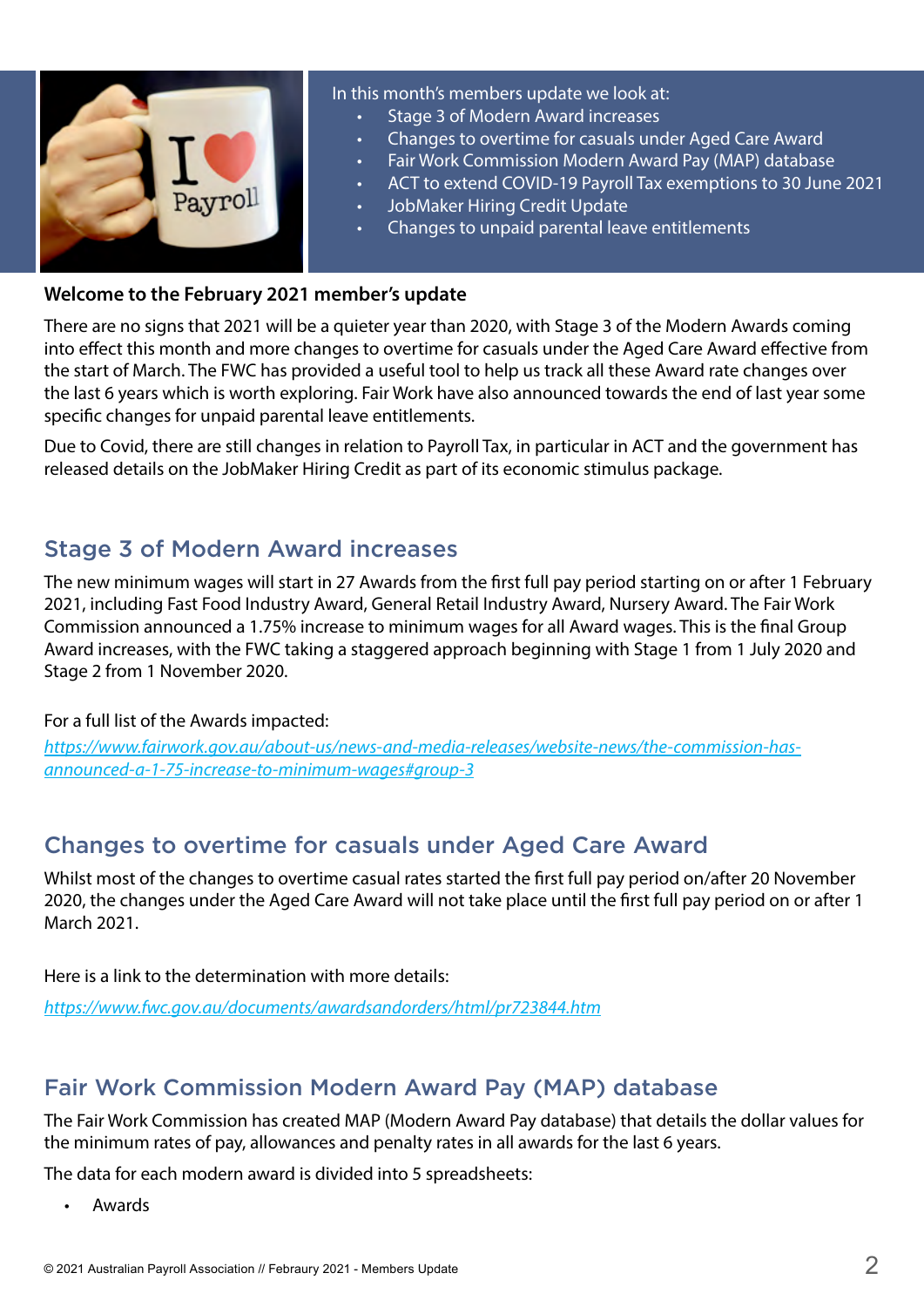- **Classifications**
- • Wage-related allowances
- • Expense-related allowances, and
- Penalty rates

Here is the link: *[https://www.fwc.gov.au/awards-agreements/awards/modern-awards/modern-awards](https://www.fwc.gov.au/awards-agreements/awards/modern-awards/modern-awards-pay-database?utm_medium=email&utm_campaign=1%20Announcements%20-%20publish%20modern%20awards%20data&utm_content=1%20Announcements%20-%20publish%20modern%20awards%20data+CID_32bfad777107b4832ae6c5a001ae8ed4&utm_source=campaign%20monitor&utm_term=Modern%20awards%20pay%20database)[pay-database?utm\\_medium=email&utm\\_campaign=1%20Announcements%20-%20publish%20](https://www.fwc.gov.au/awards-agreements/awards/modern-awards/modern-awards-pay-database?utm_medium=email&utm_campaign=1%20Announcements%20-%20publish%20modern%20awards%20data&utm_content=1%20Announcements%20-%20publish%20modern%20awards%20data+CID_32bfad777107b4832ae6c5a001ae8ed4&utm_source=campaign%20monitor&utm_term=Modern%20awards%20pay%20database) [modern%20awards%20data&utm\\_content=1%20Announcements%20-%20publish%20modern%20](https://www.fwc.gov.au/awards-agreements/awards/modern-awards/modern-awards-pay-database?utm_medium=email&utm_campaign=1%20Announcements%20-%20publish%20modern%20awards%20data&utm_content=1%20Announcements%20-%20publish%20modern%20awards%20data+CID_32bfad777107b4832ae6c5a001ae8ed4&utm_source=campaign%20monitor&utm_term=Modern%20awards%20pay%20database) [awards%20data+CID\\_32bfad777107b4832ae6c5a001ae8ed4&utm\\_source=campaign%20monitor&utm\\_](https://www.fwc.gov.au/awards-agreements/awards/modern-awards/modern-awards-pay-database?utm_medium=email&utm_campaign=1%20Announcements%20-%20publish%20modern%20awards%20data&utm_content=1%20Announcements%20-%20publish%20modern%20awards%20data+CID_32bfad777107b4832ae6c5a001ae8ed4&utm_source=campaign%20monitor&utm_term=Modern%20awards%20pay%20database) [term=Modern%20awards%20pay%20database](https://www.fwc.gov.au/awards-agreements/awards/modern-awards/modern-awards-pay-database?utm_medium=email&utm_campaign=1%20Announcements%20-%20publish%20modern%20awards%20data&utm_content=1%20Announcements%20-%20publish%20modern%20awards%20data+CID_32bfad777107b4832ae6c5a001ae8ed4&utm_source=campaign%20monitor&utm_term=Modern%20awards%20pay%20database)*

## ACT to extend COVID-19 Payroll Tax exemptions to 30 June 2021

The Determination applies to wages paid or payable by eligible employers for a specified period—any of the months in the period of 1 December 2020 to 30 June 2021. This instrument commences retrospectively on 1 December 2020 to ensure application to wages paid during December 2020.

Here is the link to the Determination with more details:

*<https://legislation.act.gov.au/di/2021-10/>*

# JobMaker Hiring Credit Update

The ATO has announced details on how to register for the scheme (through the Business Portal). The scheme will see eligible employers to be able to access up to \$200 per week for each eligible additional employee aged 16 to 29 years, and up to \$100 per week for each eligible additional employee aged 30 to 35 years. Eligible employers can claim payments for eligible employees (must meet all the criteria) from the ATO in arrears from 1 February 2021. Once registered, employers will need to add new employees by running a payroll event through STP enabled payroll software (similar to claiming Jobkeeper payments).

More information including eligibility and details on how to register and reporting through STP:

*<https://www.ato.gov.au/General/JobMaker-Hiring-Credit/>*

### Changes to unpaid parental leave entitlements

On 26 November 2020, the Fair Work Act was amended to include new unpaid parental leave entitlements for parents who experience traumatic events during or ahead of their unpaid parental leave. This includes up to 12 months' unpaid parental leave:

- • stillbirth
- death of a child

Employers cannot direct parents to return to work (that is, they can't cancel any unpaid parental leave) after a stillbirth or death of a child. Parents may still choose to return to work after a stillbirth or death of a child.

Parents who experience premature births or other birth-related complications that result in the newborn baby having to stay in hospital or being hospitalised immediately after birth can now agree with their